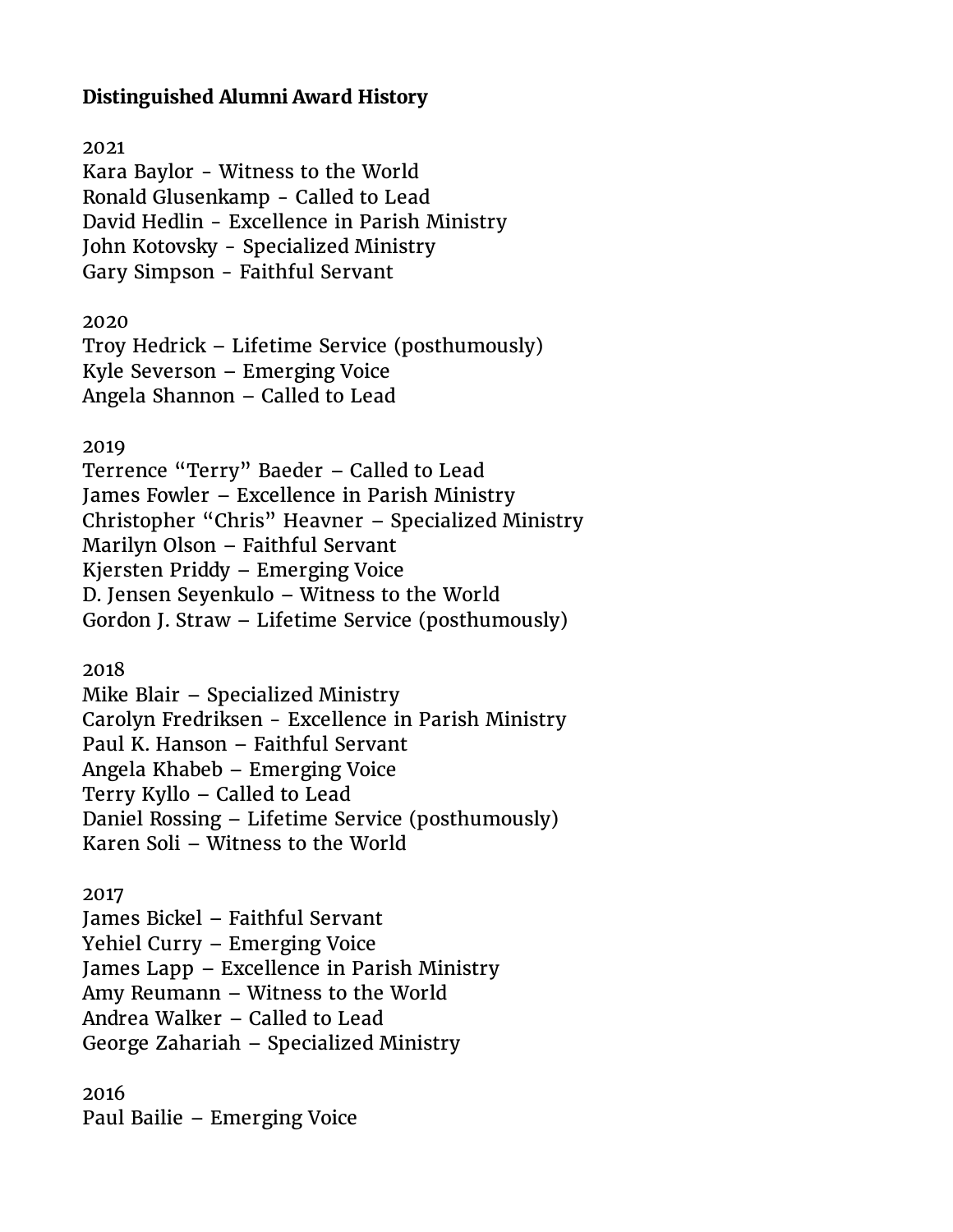Amandus "Mandy" Derr – Faithful Servant Sarah Friesen-Carper – Called to Lead Kendra Nolde – Excellence in Parish Ministry Albert "Pete" Pero Jr. – Lifetime Service (posthumously) Martin Rafanan – Specialized Ministry Kathryn "Kate" Warn – Witness to the World

## 2015

Robert Buckley Farlee – Specialized Ministry Thomas Gaulke – Emerging Voice Inge Lempp – Witness to the World Craig Mueller – Excellence in Parish Ministry Martin Seltz – Specialized Ministry David Vásquez-Levy – Called to Lead James Wind – Faithful Servant

## 2014

David G. Abrahamson – Excellence in Parish Ministry Keun Soo Hong – Witness to the World Gerald Mansholt – Faithful Servant Jessica Nipp Hacker – Emerging Voice James Thomas – Called to Lead Diane Dardón – Specialized Ministry

2013

Javier R. Alanis – Witness to the World Richard Bruesehoff – Faithful Servant Emmanuel Jackson – Emerging Voice Nancy Fenuik Nelson – Called to Lead Linda Norman – Specialized Ministry

#### 2012

David Carlson – Excellence in Parish Ministry Donald Kreiss – Witness to the World Kyle Rouze – Emerging Voice Francisco Javier Goitía-Padilla – Specialized Ministry David deFreese – Called to Lead Ralph Eckard – Faithful Servant

## 2011

Vernon Victorson – Excellence in Parish Ministry John Gosswein – Witness to the World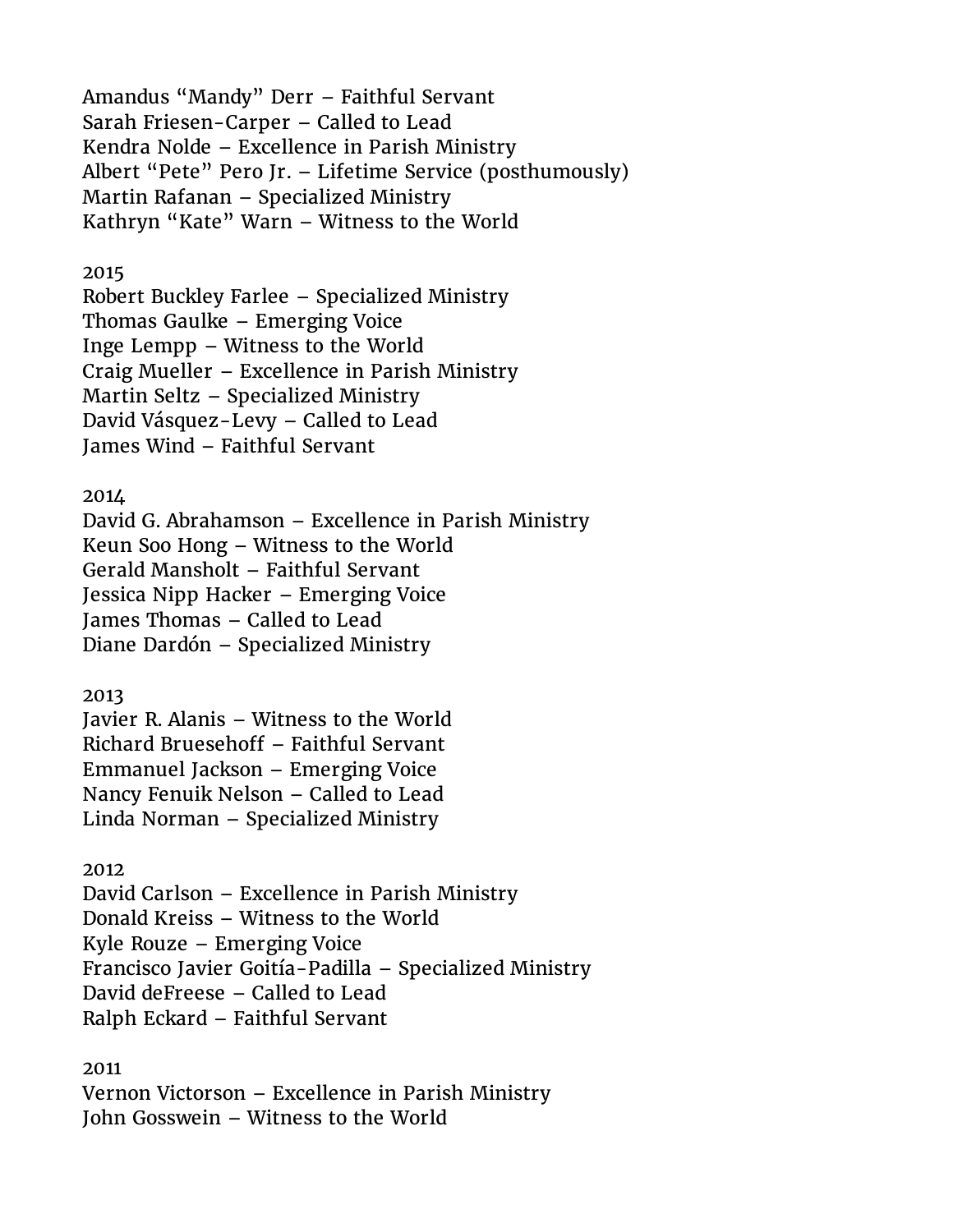Tony Metz – Emerging Voice Paul Weber – Specialized Ministry Mark Anderson – Called to Lead William Berg – Faithful Servant

## 2010

Richard Bliese – Mission Leadership Mercedes Garcia Bachmann – Biblical Interpretation Robert A. Rimbo – Churchwide Service Dean Stewart – Stewardship of Creation

2009

Melody Beckman Eastman – Excellence in Parish Ministry Martin E. Marty – Faithful Servant Monica J. Melanchton – Theological Education in the Global Church Frederick M. Strickert – Global Mission

# 2008

Vine Deloria (posthumously) – Peace and Justice Roger J. Gieschen – Lifetime Achievement in Church Leadership Ronald K. Johnson – Excellence in Parish Ministry Jennifer J. Thomas – First Decade Maxine M. Washington – Faithful Servant

2007

Abud-Massih Saadi – First Decade Thomas J. Minor – Faithful Servant Keith T. Nelson – Excellence in Ministry – Institutional Advancement Kathryn A. Kleinhans – Christian Educator Dennis A. Jacobsen – Peace & Justice

# 2006

Madelyn Busse – Excellence in Ministry – Leadership Daniel Erlander – Faithful Servant David E. Jensen – Excellence in Ministry – Ecumenism Reuben J. Swanson – Faithful Servant

2005

Arland J. Hultgren – Lifetime Achievement in Teaching Michael Russell – Excellence in Ministry – First decade Twila Shock and William Swanson – Excellence in Ministry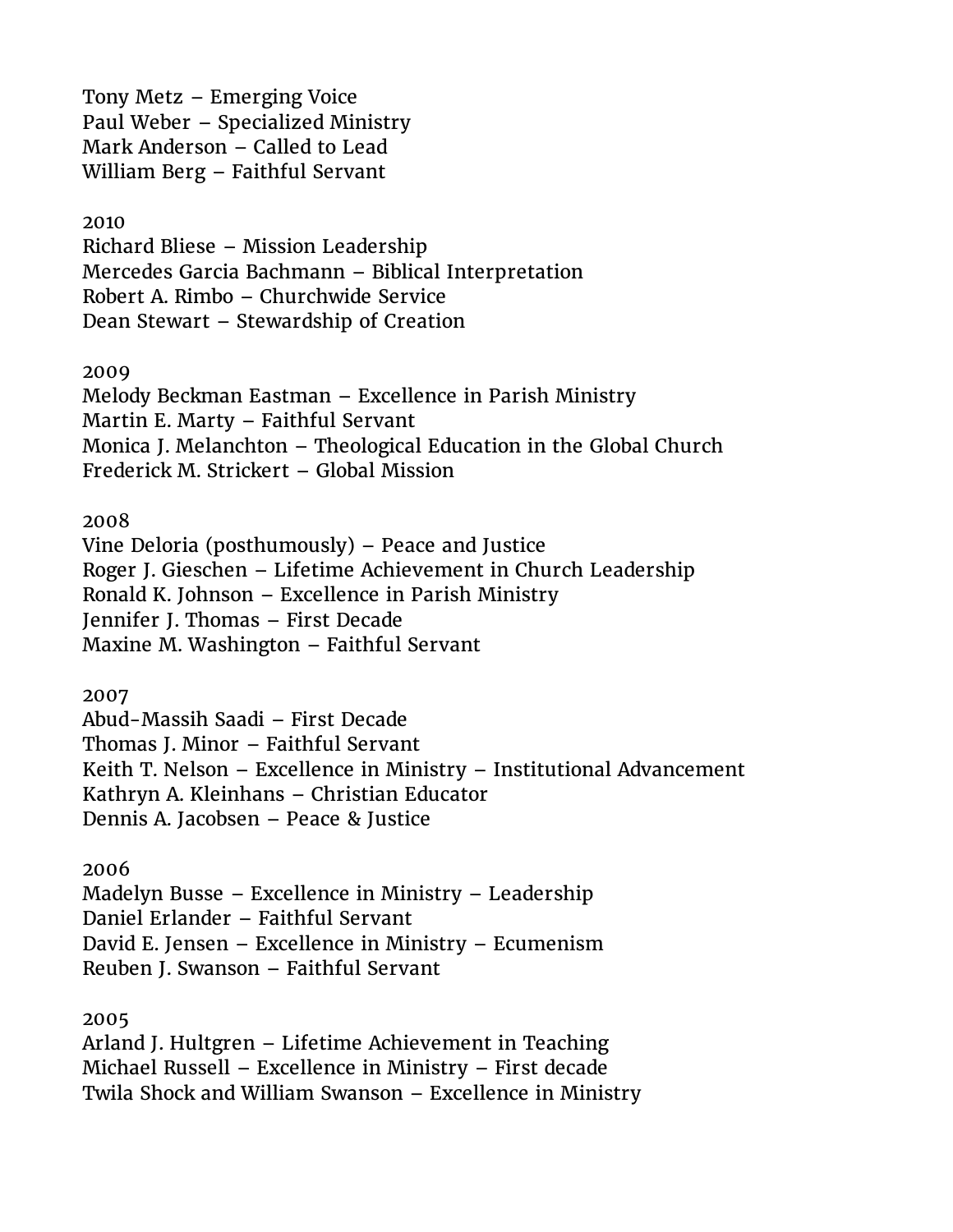2004 None awarded

2003 Doniver H. Peterson M. Wyvetta Bullock

2002 Robert N. Bacher Lloyd R. Kittlaus

2001 Paul Nakamura Walter M. Wangerin, Jr.

2000 Yoshiro Ishida Norman A. Nelson

1999 Faye Ramsey Codding John H. Tietjen

1998 Paul E. Erickson Constant R. Johnson

1997 Will L. Herzfeld Victor R. Schoonover

1996 James D. Ford Adolph (Skip) Wachsmann III

1995 Herbert W. Chilstrom Samuel J. Roth

1994 Reuben T. Swanson Paul Youngdahl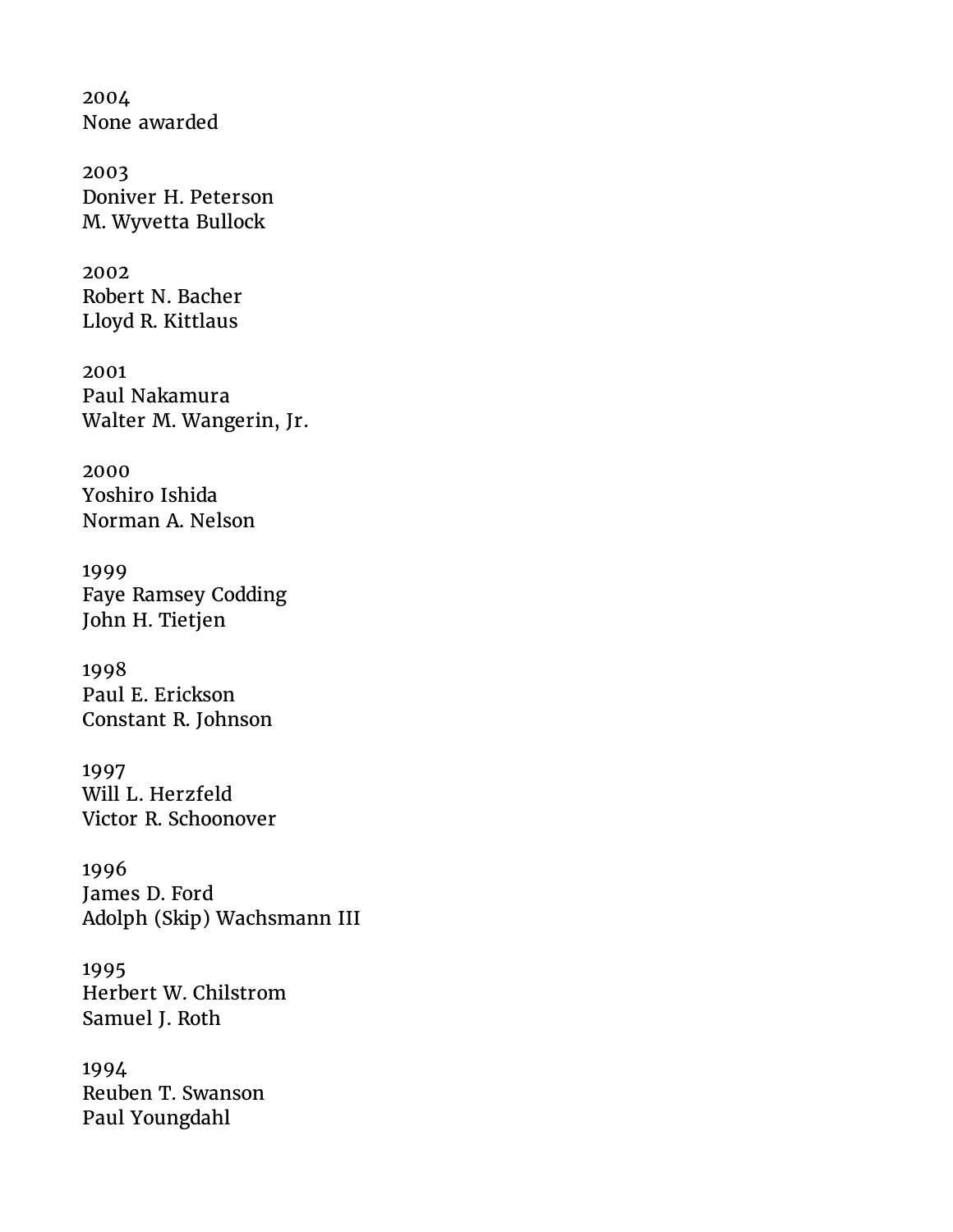1993 Gary F. Anderson David M. Beckmann Mary Ann Moller-Gunderson

1992 Dennis A. Anderson Cynthia L. Krommes

1991 Roy Oswald Earlean Miller

1990 A. Sherwood Nelson Lee W. Wesley

1989 Alfred O. Fuerbringer Robert V. Langseth Viljo I. Heiman (Special)

1988 None Awarded

1987 Richard N. Jessen Robert J. Marshall

1986 A. Eugene Larson David Vikner

1985 Conrad Bergendoff (Anniversary Year)

1984 Theodore E. Mattson David T. Nelson